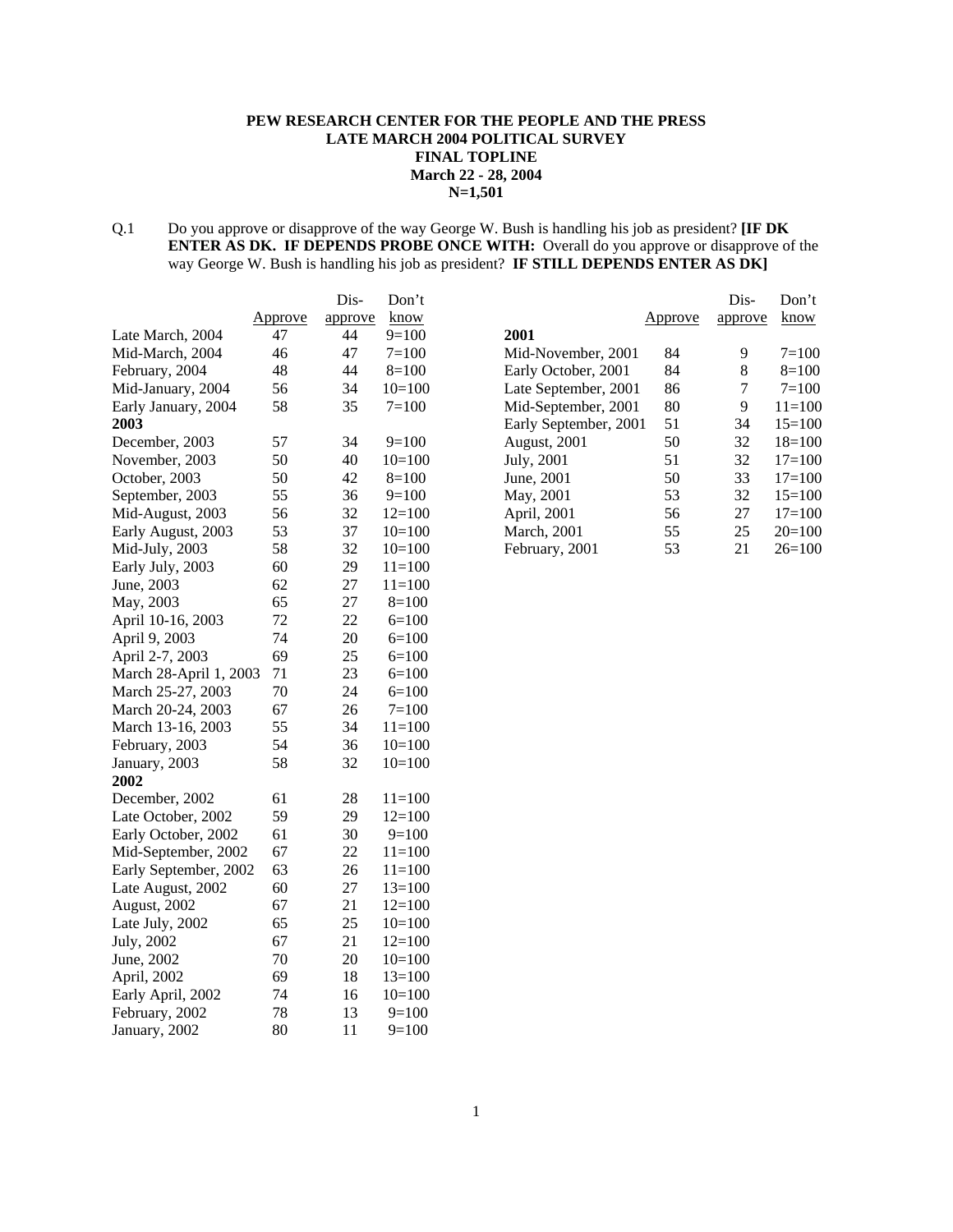# **NO QUESTION 2**

Q.3 How much thought have you given to the coming presidential election . . . Quite a lot or only a little?

|                         | Quite   | (VOL.) | Only a | (VOL.)         | DK/       |
|-------------------------|---------|--------|--------|----------------|-----------|
|                         | $A$ lot | Some   | Little | <b>None</b>    | Ref.      |
| Late March, 2004        | 60      | 4      | 31     | 4              | $1 = 100$ |
| Mid-March, 2004         | 65      | 2      | 31     | 2              | $* = 100$ |
| Early November, 2000    | 72      | 6      | 19     | 2              | $1 = 100$ |
| Late October, 2000      | 66      | 6      | 24     | 4              | $* = 100$ |
| Mid-October, 2000       | 67      | 9      | 19     | 4              | $1 = 100$ |
| Early October, 2000     | 60      | 8      | 27     | 4              | $1=100$   |
| September, 2000         | 59      | 8      | 29     | 3              | $1 = 100$ |
| July, 2000              | 46      | 6      | 45     | 3              | $* = 100$ |
| June, 2000              | 46      | 6      | 43     | 5              | $* = 100$ |
| May, 2000               | 48      | 4      | 42     | 5              | $1 = 100$ |
| November, 1996          | 67      | 8      | 22     | 3              | $* = 100$ |
| October, 1996           | 65      | 7      | 26     | $\mathbf{1}$   | $1 = 100$ |
| Late September, 1996    | 61      | 7      | 29     | $\overline{c}$ | $1 = 100$ |
| Early September, 1996   | 56      | 3      | 36     | 4              | $1 = 100$ |
| July, 1996              | 55      | 3      | 41     | 1              | $* = 100$ |
| June, 1996              | 50      | 5      | 41     | 3              | $1 = 100$ |
| October, 1992           | 77      | 5      | 16     | 1              | $1 = 100$ |
| September, 1992         | 69      | 3      | 26     | 1              | $1 = 100$ |
| August, 1992            | 72      | 4      | 23     | 1              | $* = 100$ |
| June, 1992              | 63      | 6      | 29     | 1              | $1 = 100$ |
| Gallup: November, 1988  | 73      | 8      | 17     | 2              | $0=100$   |
| Gallup: October, 1988   | 69      | 9      | 20     | 2              | $0=100$   |
| Gallup: August, 1988    | 61      | 10     | 27     | $\overline{2}$ | $0=100$   |
| Gallup: September, 1988 | 57      | 18     | 23     | $\overline{c}$ | $0=100$   |

# **BASED ON REGISTERED VOTERS [N=1168]:**

Q.4 All in all, have you been hearing too much, too little, or about the right amount about the presidential campaign so far?

|              |            |                    | Mid-March 2004 |            |
|--------------|------------|--------------------|----------------|------------|
| <b>Total</b> | <b>RVs</b> |                    | Total          | <b>RVs</b> |
| 28           | 30         | Too much           | 31             | 33         |
| 17           | 14         | Too little         | 18             | 15         |
| 48           | 50         | Right amount       | 48             | 49         |
|              | -6         | Don't know/Refused | 3              | <u>3</u>   |
| 100          | 100        |                    | 100            | 100        |
|              | $(N=1168)$ |                    |                |            |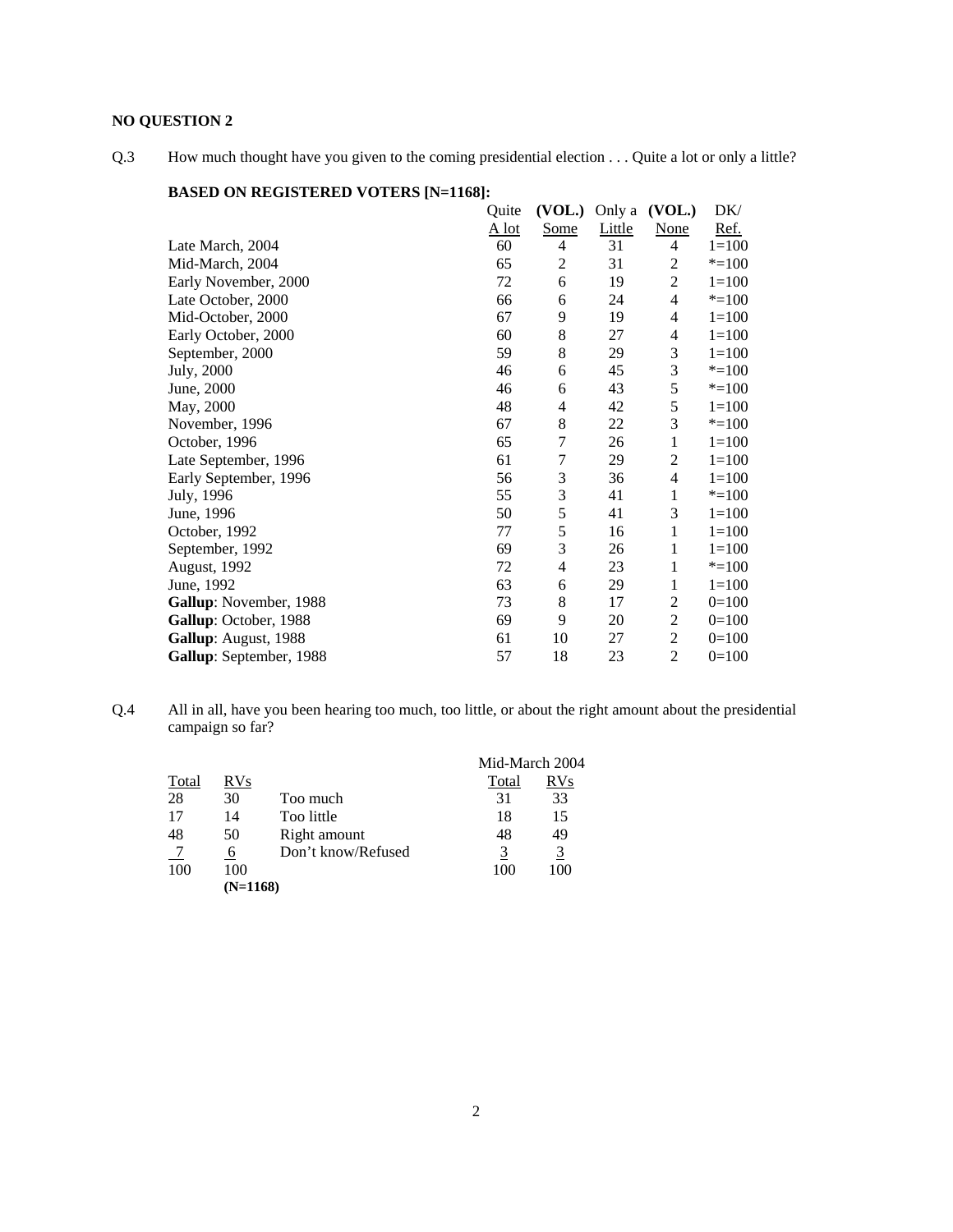Q.5 Now, suppose the 2004 presidential election were being held TODAY. If you had to choose between George W. Bush, the Republican, John Kerry, the Democrat or Ralph Nader **[READ; ROTATE KERRY AND BUSH WITH NADER ALWAYS LAST]** — who would you vote for?

# **IF OTHER OR DK (Q.5=4,9), ASK:**

Q.5a As of TODAY, do you LEAN more to **[READ, ROTATE IN SAME ORDER AS Q.5]**?

|     | <b>BASED ON REGISTERED VOTERS [N=1168]:</b> |            |        | Mid-March      |
|-----|---------------------------------------------|------------|--------|----------------|
|     |                                             | Form 1     | Form 2 | 2004           |
| 44  | George W. Bush, the Republican/Lean Bush    | 44         | 44     | 42             |
| 43  | John Kerry, the Democrat/Lean Kerry         | 43         | 42     | 49             |
| 6   | Ralph Nader/Lean Nader                      | 5          | 6      | $\overline{4}$ |
|     | Other/DK (VOL.)                             | 8          | 8      | 5              |
| 100 |                                             | 100        | 100    | 100            |
|     |                                             | $N=$ (555) | (613)  |                |

*NOTE ON ROTATION: In Form 1 Q5/5a was asked BEFORE Q6/6a. In Form 2 Q5/5a was asked AFTER Q6/6a.*

Q.6 Suppose there were only two major candidates for president and you had to choose between George W. Bush, the Republican and John Kerry, the Democrat **[READ, ROTATE]**. Who would you vote for?

# **IF OTHER OR DK (3,9 IN Q.6) ASK:**

Q.6a As of TODAY, do you LEAN more to **[READ, ROTATE IN SAME ORDER AS Q.6]**?

#### **BASED ON REGISTERED VOTERS [N=1168]:**

|     |                  | Mid   | Late | Early    | Early |      |       |       |       |                                           |
|-----|------------------|-------|------|----------|-------|------|-------|-------|-------|-------------------------------------------|
|     |                  | March | Feb  | Feb      | Jan   | Oct  | March | March | March | May                                       |
|     |                  | 2004  | 2004 | 2004     | 2004  | 2003 | 2000  | 1996  | 1992  | 1988                                      |
| 46  | Bush/Lean Bush   | 43    | 44   | 47       | 52    | 50   |       |       |       | 43 Bush 41 Dole 49 Bush, Sr. 40 Bush, Sr. |
| 47  | Kerry/Lean Kerry | 52    | 48   | 47       | 41    | 42   |       |       |       | 49 Gore 53 Clinton 44 Clinton 53 Dukakis  |
|     | Other/DK (VOL.)  |       |      | $\sigma$ |       | 8    | 8     |       |       |                                           |
| 100 |                  | 100   | 100  | 100      | 100   | 100  | 100   | 100   | 100   | 100                                       |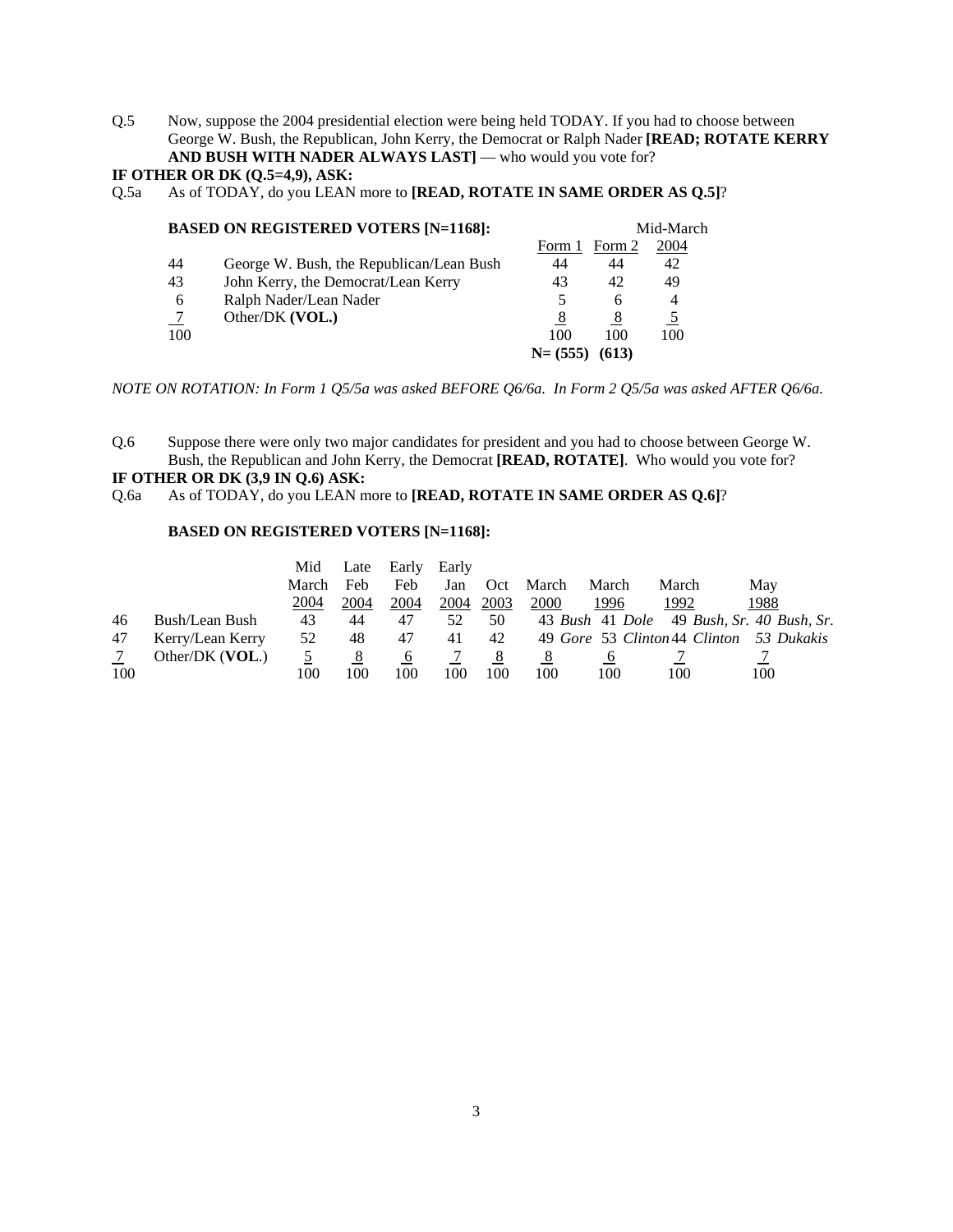# **NOTE: Q.7 THRU Q.10 ARE LINKED TO BOTH Q.6F1/Q.6aF1 AND Q.6F2/Q.6aF2**

# **THOSE WHO CHOSE JOHN KERRY (IN Q.6/Q.6a) ASK:**

Q.7 Would you say that your choice is more a vote FOR John Kerry or more a vote AGAINST George W. Bush? **THOSE WHO CHOSE GEORGE W. BUSH (IN Q.6/Q.6a) ASK:**

Q.8 Would you say that your choice is more a vote FOR George W. Bush or more a vote AGAINST John Kerry?

| <b>BASED ON REGISTERED VOTERS [N=1168]:</b> |       |                          |      |                                                                  |                 |       |               |                                                                                                                                  |                                                                                                                        |                           |                                |                                               |                                              |
|---------------------------------------------|-------|--------------------------|------|------------------------------------------------------------------|-----------------|-------|---------------|----------------------------------------------------------------------------------------------------------------------------------|------------------------------------------------------------------------------------------------------------------------|---------------------------|--------------------------------|-----------------------------------------------|----------------------------------------------|
|                                             |       |                          |      |                                                                  |                 |       |               |                                                                                                                                  |                                                                                                                        |                           |                                |                                               |                                              |
|                                             |       | Pro-                     |      | Anti- Un-<br>Pro- Anti-                                          |                 |       |               | $Un-$                                                                                                                            | Other/                                                                                                                 |                           |                                |                                               |                                              |
| 2004                                        |       | <b>Total Kerry</b><br>17 | 27   | Bush decid Total Bush Kerry<br>3 <sup>7</sup>                    | 46              | 36    | 8             | decid<br>$\overline{2}$                                                                                                          | DK<br>$7=100$                                                                                                          |                           |                                |                                               |                                              |
| Late Mar                                    | 47    |                          |      |                                                                  |                 |       |               |                                                                                                                                  |                                                                                                                        |                           |                                |                                               |                                              |
| Mid Mar                                     | 52    | 21                       |      | 29 2<br>$30 \t 2$                                                | $\frac{43}{47}$ |       | 34 7          | 2                                                                                                                                | $5 = 100$                                                                                                              |                           |                                |                                               |                                              |
| Feb                                         | 47    | 15                       |      |                                                                  |                 | 39    | 6             | 2                                                                                                                                | $6=100$                                                                                                                |                           |                                |                                               |                                              |
|                                             |       |                          |      | ----------- GORE ------------ -------------- BUSH -------------- |                 |       |               |                                                                                                                                  |                                                                                                                        |                           |                                |                                               |                                              |
|                                             |       | Pro-                     |      | Anti- Un-<br>Pro- Anti-                                          |                 |       |               | $Un-$                                                                                                                            | Other/                                                                                                                 |                           |                                |                                               |                                              |
| 2000                                        |       | <b>Total Gore</b>        |      | Bush decid Total Bush Gore                                       |                 |       |               | decid                                                                                                                            | DK                                                                                                                     |                           |                                |                                               |                                              |
| Nov                                         | 45    | 29                       |      | 14 2                                                             | 41              |       | 27 12         | $\overline{2}$                                                                                                                   | $14 = 100$                                                                                                             |                           |                                |                                               |                                              |
| Sept                                        | 47    | 30                       |      | 14 3                                                             | 41              | 24    | 14 3          |                                                                                                                                  | $12 = 100$                                                                                                             |                           |                                |                                               |                                              |
|                                             |       |                          |      |                                                                  |                 |       |               | ----------- CLINTON ------------- -------------- DOLE --------------- ----------------PEROT----------                            |                                                                                                                        |                           |                                |                                               |                                              |
|                                             |       | Pro-                     |      | Anti- Un-                                                        |                 |       | Pro- Anti-    | Un                                                                                                                               |                                                                                                                        |                           | Pro- Anti- Un-                 |                                               | Other/                                       |
| <u>1996</u>                                 |       |                          |      | Total Clinton other decid Total Dole other                       |                 |       |               |                                                                                                                                  |                                                                                                                        |                           |                                |                                               | $\overline{\mathbf{D}}\overline{\mathbf{K}}$ |
| <b>Nov</b>                                  | 51    | 33                       | 15   | 3                                                                | 32              | 15    | 15            | $\frac{\text{decid}}{2} \qquad \frac{\text{Total}}{9} \frac{\text{Perot}}{4} \frac{\text{Other}}{5} \frac{\text{decid}}{4}$<br>2 | 9                                                                                                                      |                           | $4 \quad 5$                    |                                               | $8 = 100$                                    |
| Oct                                         | 51    | 33                       |      | 16 2 34                                                          |                 | 15    | 18            | $\sim$ $\sim$ $\sim$ $\sim$                                                                                                      |                                                                                                                        |                           | 8 4 4 $*$                      |                                               | $7 = 100$                                    |
|                                             | 52    | 35                       |      | 15 2 34                                                          |                 | 16    |               | 1                                                                                                                                |                                                                                                                        |                           | 8 3 5 0                        |                                               |                                              |
| Sept<br>Mar                                 | 53    | 30                       | 20   | 3 <sup>1</sup>                                                   | 41              | 15    | 17<br>25      | $\mathbf{1}$                                                                                                                     | $\mathbb{L}^{\mathbb{L}}$                                                                                              | $\mathbb{L}^{\mathbb{L}}$ | $\mathbb{L}^{\mathbb{L}}$      | $\sim$                                        | $6=100$<br>$6 = 100$                         |
|                                             |       |                          |      |                                                                  |                 |       |               |                                                                                                                                  |                                                                                                                        |                           |                                |                                               |                                              |
|                                             |       |                          |      |                                                                  |                 |       |               | ---------- CLINTON ----------    --------------    BUSH -------------    ---------------PEROT----------                          |                                                                                                                        |                           |                                |                                               |                                              |
|                                             |       | Pro-                     |      | Anti- Un-                                                        |                 |       | Pro- Anti-    | Un                                                                                                                               |                                                                                                                        |                           | Pro- Anti- Un-                 |                                               | Other/                                       |
| <u>1992</u>                                 |       |                          |      | Total Clinton other decid Total Bush other                       |                 |       |               | decid                                                                                                                            |                                                                                                                        |                           | <b>Total Perot Other decid</b> |                                               | D <sub>K</sub>                               |
| Oct                                         | 48    | 23                       | 22   | $\mathfrak{Z}$                                                   | 35              | 19    | 13            | 3 <sup>7</sup>                                                                                                                   | 8 <sup>1</sup>                                                                                                         | $\overline{3}$            | $\overline{5}$                 | $*$                                           | $9=100$                                      |
| Sept                                        |       |                          |      | 53 21 29 3                                                       | 38              | 20    | $16 \qquad 2$ |                                                                                                                                  | $\frac{1}{2} \frac{1}{2} \left( \frac{1}{2} \right) \left( \frac{1}{2} \right) \frac{1}{2} \left( \frac{1}{2} \right)$ |                           |                                | $\mathord{\hspace{1pt}\text{--}\hspace{1pt}}$ | $9=100$                                      |
| Aug                                         | 57 27 |                          |      | 28 2                                                             | 37              | 20    | 16 1          |                                                                                                                                  | $\frac{1}{2}$ and $\frac{1}{2}$                                                                                        |                           |                                | $\mathcal{L} \mathcal{L}$                     | $6=100$                                      |
| Mar                                         | 44    | 13                       | 29 2 |                                                                  | 49              | 32    | 15            | 2                                                                                                                                | $-$                                                                                                                    |                           | $\sim$                         | $-$                                           | $7 = 100$                                    |
|                                             |       |                          |      | ---------- DUKAKIS ----------                                    |                 |       |               |                                                                                                                                  |                                                                                                                        |                           |                                |                                               |                                              |
|                                             |       | Pro-                     |      | Anti- Un-                                                        |                 |       | Pro- Anti-    | $Un-$                                                                                                                            | Other/                                                                                                                 |                           |                                |                                               |                                              |
| <b>1988</b>                                 |       |                          |      | Total Dukakis Bush decid Total Bush Dukakis decid                |                 |       |               |                                                                                                                                  | DK                                                                                                                     |                           |                                |                                               |                                              |
| Oct                                         | 42    | 23                       | 15 4 |                                                                  | 50              | 31 16 |               | 3 <sup>7</sup>                                                                                                                   | $8 = 100$                                                                                                              |                           |                                |                                               |                                              |
| Sept                                        | 44    | 21                       | 19 4 |                                                                  | 50              | 31    | 15            | $\overline{4}$                                                                                                                   | $6=100$                                                                                                                |                           |                                |                                               |                                              |
| May                                         | 53    | 23                       | 26   | $\overline{4}$                                                   | 40              | 26    | 11            | 3                                                                                                                                | $7 = 100$                                                                                                              |                           |                                |                                               |                                              |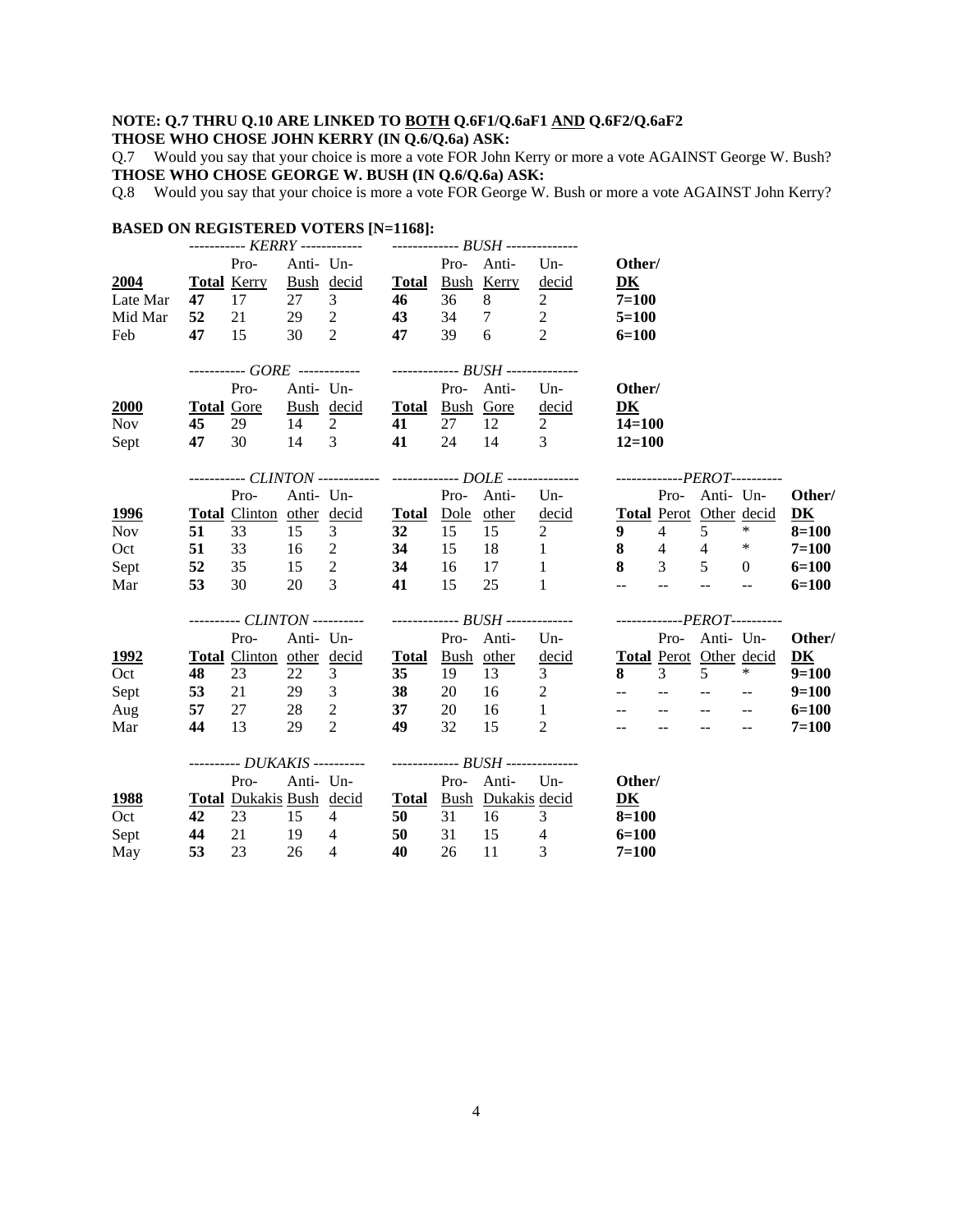#### **THOSE WHO DID NOT CHOOSE KERRY IN Q.6/6a ASK:**

Q.9 Do you think there is a chance that you might vote for John Kerry in November, or have you definitely decided not to vote for him?

#### **BASED ON REGISTERED VOTERS [N=1168]:**

|     |                             | Mid   |      | Late Early |    | ----------- Gore 2000 -------------- |    |    |    |     |                | - Clinton - |
|-----|-----------------------------|-------|------|------------|----|--------------------------------------|----|----|----|-----|----------------|-------------|
|     |                             | March | Feb  | Feb        |    | Late Mid-Early                       |    |    |    |     |                | July May    |
|     |                             | 2004  | 2004 | 2004       |    | Nov Oct Oct Oct Sept June            |    |    |    |     |                | 1996 1992   |
| 13  | Chance might vote for him   | - 13  | 13   | 15         |    | 9                                    | 10 |    |    | 14  |                | - 11        |
| 37  | Decided not to vote for him | 32    | 36   | 33         | 41 | 44                                   | 40 | 38 | 35 | -34 | 36             | - 38        |
|     | Don't know/Refused          |       |      |            |    |                                      |    |    |    |     | $\overline{4}$ |             |
| 53% |                             | 48%   | 52%  | 53%        |    | 55% 57% 55% 56% 53% 54%              |    |    |    |     |                | 48% 55%     |

#### **THOSE WHO DID NOT CHOOSE BUSH IN Q.6/6a ASK:**

Q.10 Do you think there is a chance that you might vote for George W. Bush in November, or have you definitely decided not to vote for him?

#### **BASED ON REGISTERED VOTERS [N=1168]:**

|     |                                | Mid   |      | Late Early | ----------- Bush 2000 -------------- |    |                       |    |              |                         |      | Dole Bush, Sr |
|-----|--------------------------------|-------|------|------------|--------------------------------------|----|-----------------------|----|--------------|-------------------------|------|---------------|
|     |                                | March | Feb  | Feb        | Late Mid-Early                       |    |                       |    |              | July                    | May  |               |
|     |                                | 2004  | 2004 | 2004       | Nov.                                 |    | Oct Oct Oct Sept June |    |              |                         | 1996 | 1992          |
|     | 11 Chance might vote for him   | 11    | 10   | 10         | 8                                    | 10 |                       |    |              | 15                      |      | 8             |
|     | 40 Decided not to vote for him | 44    | 43   | 41         | 44                                   | 41 | 40                    | 39 | 38           | 33                      | 40   | 40            |
|     | 3 Don't know/Refused           |       |      |            |                                      |    |                       |    | <sub>0</sub> |                         |      |               |
| 54% |                                | 57%   | 56%  | 53%        |                                      |    |                       |    |              | 59% 55% 57% 57% 59% 54% | 58%  | 53%           |

#### **NO QUESTIONS 11-19**

#### **ASK FORM 1 ONLY:**

Q.20F1 As I read a list of phrases, tell me if you think each phrase better describes John Kerry or George W. Bush. **(INSERT ITEM; RANDOMIZE)**

# **BASED ON REGISTERED VOTERS [N=555]: (VOL.)** George John **(VOL.)** Both W. Bush Kerry<sup>1</sup> Neither Equally DK/Ref. a. Would use good judgment in a crisis  $\begin{array}{cccc} 46 & 36 & 2 & 3 & 13=100 \end{array}$ Mid-March, 2004 48 39 2 5 6=100<br>
Late-October, 2000 43 42 2 5 8=100 Late-October, 2000 43 42 2 5 8=100 Mid-October, 2000 40 42 5 8 5=100 Early October, 2000 36 43 4 10 7=100 September, 2000 38 44 3 8 7=100 June, 2000 44 37 5 6 8=100 b. Personally likable  $40 \t 40 \t 5 \t 8 \t 7=100$ Mid-March, 2004 40 44 4 8 4=100 Late-October, 2000 48 39 5 5 3=100 Mid-October, 2000 44 38 5 9 4=100 Early October, 2000 41 38 4 12 5=100 September, 2000 37 44 3 12 4=100 June, 2000  $\begin{array}{cccc} 42 & 36 & 7 & 9 & 6=100 \end{array}$

 $1 \quad$  In 2000 the question asked about Al Gore.

<sup>5</sup>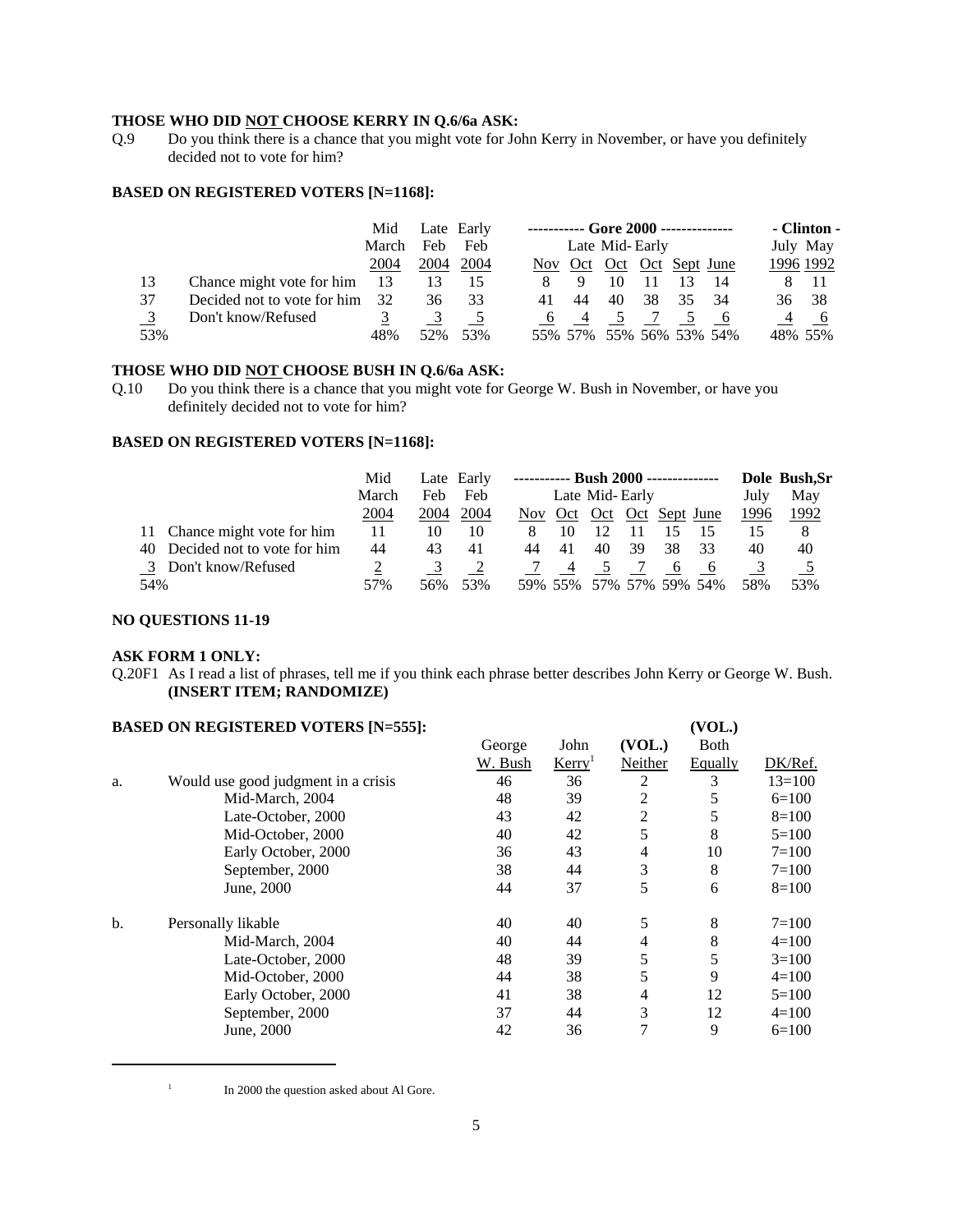# **Q.20F1 CONTINUED... (VOL.)**

|                                                                                                                                                                                                                                                                                                                                                                                                                                |                                                 | George  | John  | (VOL.)                   | <b>Both</b>      |           |
|--------------------------------------------------------------------------------------------------------------------------------------------------------------------------------------------------------------------------------------------------------------------------------------------------------------------------------------------------------------------------------------------------------------------------------|-------------------------------------------------|---------|-------|--------------------------|------------------|-----------|
|                                                                                                                                                                                                                                                                                                                                                                                                                                |                                                 | W. Bush | Kerry | Neither                  | Equally          | DK/Ref.   |
| c.                                                                                                                                                                                                                                                                                                                                                                                                                             | Honest and truthful                             | 37      | 38    | 12                       | 3                | $10=100$  |
|                                                                                                                                                                                                                                                                                                                                                                                                                                | Mid-March, 2004                                 | 35      | 39    | 16                       | 5                | $5=100$   |
|                                                                                                                                                                                                                                                                                                                                                                                                                                | Late-October, 2000                              | 43      | 32    | 15                       | 5                | $5=100$   |
|                                                                                                                                                                                                                                                                                                                                                                                                                                | Mid-October, 2000                               | 38      | 30    | 19                       | $\sqrt{6}$       | $7 = 100$ |
|                                                                                                                                                                                                                                                                                                                                                                                                                                | Early October, 2000                             | 36      | 32    | 17                       | $\,8\,$          | $7 = 100$ |
|                                                                                                                                                                                                                                                                                                                                                                                                                                | September, 2000                                 | 35      | 37    | 13                       | 9                | $6=100$   |
|                                                                                                                                                                                                                                                                                                                                                                                                                                | June, 2000                                      | 35      | 31    | 19                       | $\tau$           | $8=100$   |
| d.                                                                                                                                                                                                                                                                                                                                                                                                                             | Cares about people like me                      | 38      | 42    | 9                        | $\mathfrak{Z}$   | $8=100$   |
|                                                                                                                                                                                                                                                                                                                                                                                                                                | Mid-March, 2004                                 | 34      | 48    | $\,$ 8 $\,$              | $\overline{4}$   | $6=100$   |
|                                                                                                                                                                                                                                                                                                                                                                                                                                | Late-October, 2000                              | $40\,$  | 43    | $\,$ 8 $\,$              | $\mathfrak s$    | $4=100$   |
|                                                                                                                                                                                                                                                                                                                                                                                                                                | Mid-October, 2000                               | 40      | 42    | $\boldsymbol{7}$         | $\boldsymbol{7}$ | $4 = 100$ |
|                                                                                                                                                                                                                                                                                                                                                                                                                                | Early October, 2000                             | 35      | 44    | 11                       | 5                | $5 = 100$ |
|                                                                                                                                                                                                                                                                                                                                                                                                                                | September, 2000                                 | 31      | 47    | 9                        | $\boldsymbol{7}$ | $6=100$   |
| e.                                                                                                                                                                                                                                                                                                                                                                                                                             | A strong leader                                 | 51      | 33    | $\overline{\mathcal{A}}$ | $\sqrt{2}$       | $10=100$  |
|                                                                                                                                                                                                                                                                                                                                                                                                                                | Mid-March, 2004                                 | 52      | 34    | $\overline{\mathcal{A}}$ | $\overline{4}$   | $6=100$   |
|                                                                                                                                                                                                                                                                                                                                                                                                                                | Late-October, 2000                              | 44      | 41    | 6                        | $6\,$            | $3=100$   |
|                                                                                                                                                                                                                                                                                                                                                                                                                                | Mid-October, 2000                               | 42      | 39    | 9                        | $6\,$            | $4 = 100$ |
|                                                                                                                                                                                                                                                                                                                                                                                                                                | Early October, 2000                             | 41      | 38    | $\boldsymbol{7}$         | 10               | $4=100$   |
|                                                                                                                                                                                                                                                                                                                                                                                                                                | September, 2000                                 | 44      | 38    | $\boldsymbol{7}$         | $\sqrt{6}$       | $5 = 100$ |
| f.                                                                                                                                                                                                                                                                                                                                                                                                                             | Can get things done                             | 49      | 30    | $\overline{\mathcal{A}}$ | $\overline{4}$   | $13=100$  |
|                                                                                                                                                                                                                                                                                                                                                                                                                                | Mid-March, 2004                                 | 50      | 34    | $\overline{\mathcal{A}}$ | $\overline{4}$   | $8=100$   |
|                                                                                                                                                                                                                                                                                                                                                                                                                                | Late-October, 2000                              | 43      | 39    | 5                        | $\sqrt{6}$       | $7 = 100$ |
|                                                                                                                                                                                                                                                                                                                                                                                                                                | Mid-October, 2000                               | 41      | 39    | $\epsilon$               | $\,8\,$          | $6 = 100$ |
|                                                                                                                                                                                                                                                                                                                                                                                                                                | Early October, 2000                             | 37      | 38    | 5                        | 11               | $9=100$   |
|                                                                                                                                                                                                                                                                                                                                                                                                                                | September, 2000                                 | 40      | 40    | $\overline{4}$           | $8\,$            | $8=100$   |
|                                                                                                                                                                                                                                                                                                                                                                                                                                | June, 2000                                      | 43      | 33    | $8\,$                    | $6\,$            | $10=100$  |
| $\mathbf{g}% _{T}=\mathbf{g}_{T}=\mathbf{g}_{T}=\mathbf{g}_{T}=\mathbf{g}_{T}=\mathbf{g}_{T}=\mathbf{g}_{T}=\mathbf{g}_{T}=\mathbf{g}_{T}=\mathbf{g}_{T}=\mathbf{g}_{T}=\mathbf{g}_{T}=\mathbf{g}_{T}=\mathbf{g}_{T}=\mathbf{g}_{T}=\mathbf{g}_{T}=\mathbf{g}_{T}=\mathbf{g}_{T}=\mathbf{g}_{T}=\mathbf{g}_{T}=\mathbf{g}_{T}=\mathbf{g}_{T}=\mathbf{g}_{T}=\mathbf{g}_{T}=\mathbf{g}_{T}=\mathbf{g}_{T}=\mathbf{g}_{T}=\math$ | A typical politician                            | 36      | 39    | $\sqrt{2}$               | 17               | $6=100$   |
|                                                                                                                                                                                                                                                                                                                                                                                                                                | Mid-March, 2004                                 | 38      | 38    | $\mathbf{1}$             | 19               | $4 = 100$ |
|                                                                                                                                                                                                                                                                                                                                                                                                                                | Late-October, 2000                              | 29      | 51    | $\boldsymbol{2}$         | 15               | $3=100$   |
|                                                                                                                                                                                                                                                                                                                                                                                                                                | Mid-October, 2000                               | 29      | 45    | $\overline{\mathbf{3}}$  | 19               | $4 = 100$ |
|                                                                                                                                                                                                                                                                                                                                                                                                                                | September, 2000                                 | 37      | 37    | $\overline{c}$           | $20\,$           | $4 = 100$ |
|                                                                                                                                                                                                                                                                                                                                                                                                                                | June, 2000                                      | 34      | 37    | $\mathbf{1}$             | 22               | $7 = 100$ |
| h.                                                                                                                                                                                                                                                                                                                                                                                                                             | Willing to take a stand, even if it's unpopular | 59      | 28    | 3                        | $\mathfrak{Z}$   | $7 = 100$ |
|                                                                                                                                                                                                                                                                                                                                                                                                                                | Mid-March, 2004                                 | 63      | 27    | $\mathbf{1}$             | 5                | $4 = 100$ |
|                                                                                                                                                                                                                                                                                                                                                                                                                                | Late-October, 2000                              | 49      | 35    | 7                        | $\overline{4}$   | $5 = 100$ |
|                                                                                                                                                                                                                                                                                                                                                                                                                                | Mid-October, 2000                               | 49      | 35    | 6                        | 5                | $5 = 100$ |
|                                                                                                                                                                                                                                                                                                                                                                                                                                | Early October, 2000                             | 43      | 35    | $\,$ 8 $\,$              | 6                | $8=100$   |
|                                                                                                                                                                                                                                                                                                                                                                                                                                | September, 2000                                 | 45      | 37    | $\,8\,$                  | 5                | $5 = 100$ |
|                                                                                                                                                                                                                                                                                                                                                                                                                                | June, 2000                                      | 46      | 32    | 9                        | 5                | $8=100$   |
| i.                                                                                                                                                                                                                                                                                                                                                                                                                             | Is down to earth                                | 44      | 36    | 7                        | 5                | $8 = 100$ |
|                                                                                                                                                                                                                                                                                                                                                                                                                                | Mid-March, 2004                                 | 43      | 42    | $\mathfrak s$            | $\mathfrak s$    | $5 = 100$ |
|                                                                                                                                                                                                                                                                                                                                                                                                                                | May, 2000                                       | 41      | 46    | 5                        | $\overline{c}$   | $6 = 100$ |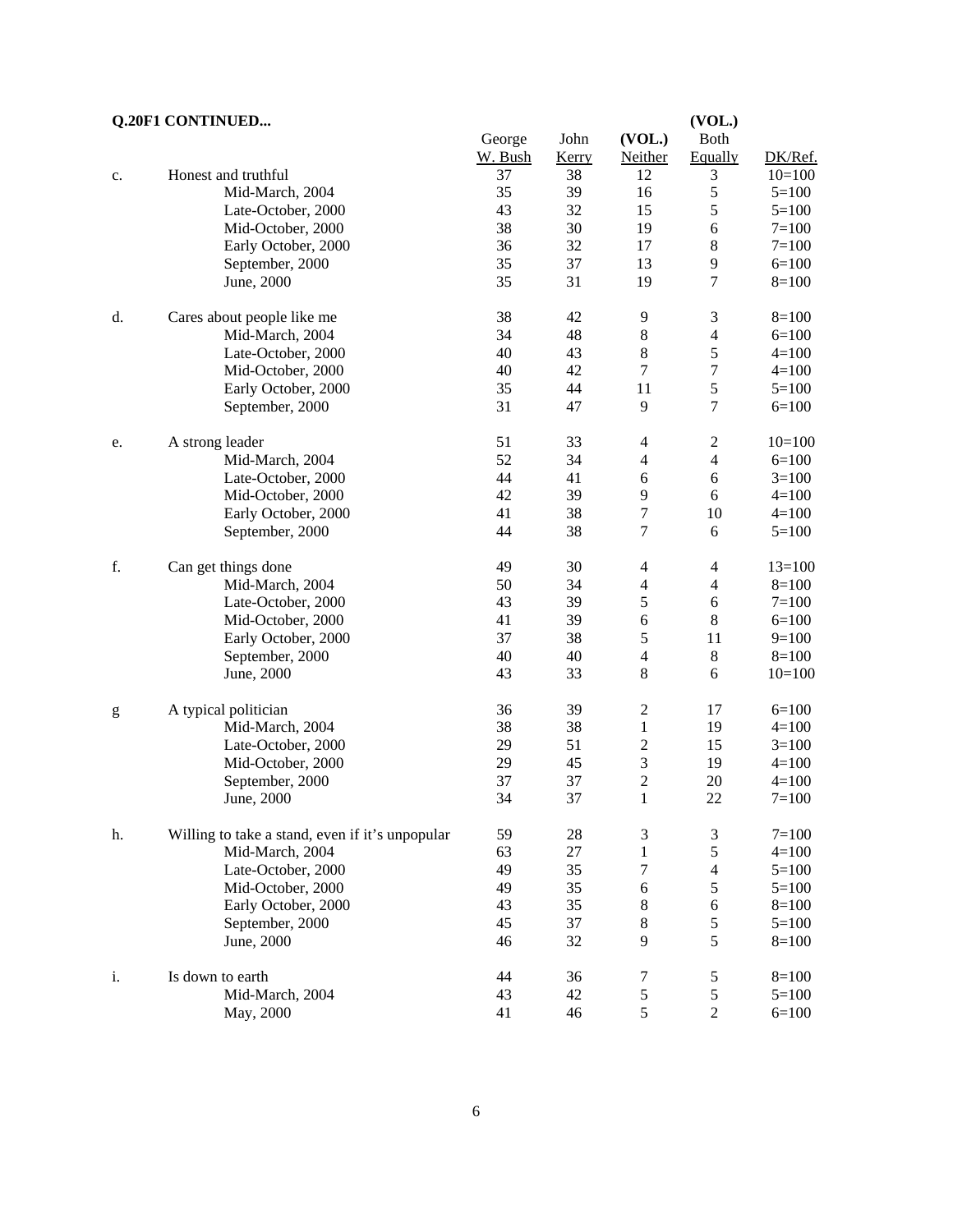### **ASK FORM 2 ONLY:**

Q.21F2 Regardless of who you support, which one of the presidential candidates —George W. Bush or John Kerry — do you think would do the best job of **(INSERT ITEM; RANDOMIZE. IF RESPONDENT MENTIONS ANYONE OTHER THAN BUSH OR KERRY PROBE ONCE: "IF YOU HAD TO CHOOSE BETWEEN BUSH AND KERRY. . . " )** ?

|    |                                                 | George  | John               | (VOL.)         |            |
|----|-------------------------------------------------|---------|--------------------|----------------|------------|
|    |                                                 | W. Bush | Kerry <sup>2</sup> | Neither        | DK/Ref.    |
| a. | Improving economic conditions                   | 39      | 44                 | 6              | $11=100$   |
|    | Mid-March, 2004                                 | 37      | 53                 | $\overline{2}$ | $8=100$    |
|    | Late-October, $2000^3$                          | 40      | 46                 | 6              | $8=100$    |
|    | Mid-October, 2000                               | 37      | 49                 | 3              | $11 = 100$ |
|    | Early October, 2000                             | 35      | 47                 | 6              | $12=100$   |
|    | September, 2000                                 | 38      | 46                 | 5              | $11 = 100$ |
|    | June, 2000                                      | 38      | 41                 | 5              | $16=100$   |
|    | <b>March</b> , 2000                             | 42      | 46                 | $\overline{4}$ | $8=100$    |
| b. | Improving the health care system                | 33      | 46                 | 6              | $15=100$   |
|    | Mid-March, 2004                                 | 29      | 57                 | $\overline{4}$ | $10=100$   |
|    | Late-October, 2000                              | 38      | 47                 | 5              | $10=100$   |
|    | Mid-October, 2000                               | 37      | 48                 | $\overline{4}$ | $11 = 100$ |
|    | Early October, 2000                             | 36      | 49                 | 5              | $10=100$   |
|    | September, 2000                                 | 32      | 51                 | 6              | $11=100$   |
|    | June, 2000                                      | 31      | 44                 | 6              | $19=100$   |
|    | <b>March</b> , 2000                             | 31      | 51                 | 6              | $12=100$   |
| c. | Improving education                             | 39      | 43                 | $\mathfrak s$  | $13=100$   |
|    | Mid-March, 2004                                 | 36      | 52                 | 3              | $9=100$    |
|    | Late-October, 2000                              | 41      | 45                 | $\overline{4}$ | $10=100$   |
|    | Mid-October, 2000                               | 40      | 46                 | 3              | $11 = 100$ |
|    | Early October, 2000                             | 41      | 43                 | 6              | $10=100$   |
|    | September, 2000                                 | 39      | 45                 | $\overline{4}$ | $12=100$   |
|    | June, 2000                                      | 34      | 44                 | 5              | $17=100$   |
|    | March, 2000                                     | 42      | 44                 | 3              | $11 = 100$ |
| d. | Improving the job situation                     | 37      | 45                 | 7              | $11=100$   |
|    | Mid-March, 2004                                 | 30      | 57                 | 5              | $8=100$    |
| e. | Making wise decisions about U.S. trade policies | 38      | 39                 | $\mathfrak s$  | $18=100$   |
|    | Mid-March, 2004                                 | 38      | 48                 | 3              | $11 = 100$ |
|    | July, $19964$                                   | 40      | 40                 | 6              | $14=100$   |
| f. | Making wise decisions about what to do in Iraq  | 49      | 37                 | $\overline{4}$ | $10=100$   |
|    | Mid-March, 2004                                 | 47      | 45                 | $\overline{2}$ | $6=100$    |

#### **BASED ON REGISTERED VOTERS [N=613]:**

<sup>&</sup>lt;sup>2</sup> In 2000 the question asked about Al Gore.

<sup>&</sup>lt;sup>3</sup> In 2000 the item was listed as "Keeping the economy strong."

<sup>&</sup>lt;sup>4</sup> In 1996 the question asked about Bob Dole and Bill Clinton. In 1992, the question asked about George Bush, Sr., Bill Clinton and Ross Perot. Perot is included in the "Neither" trend category.